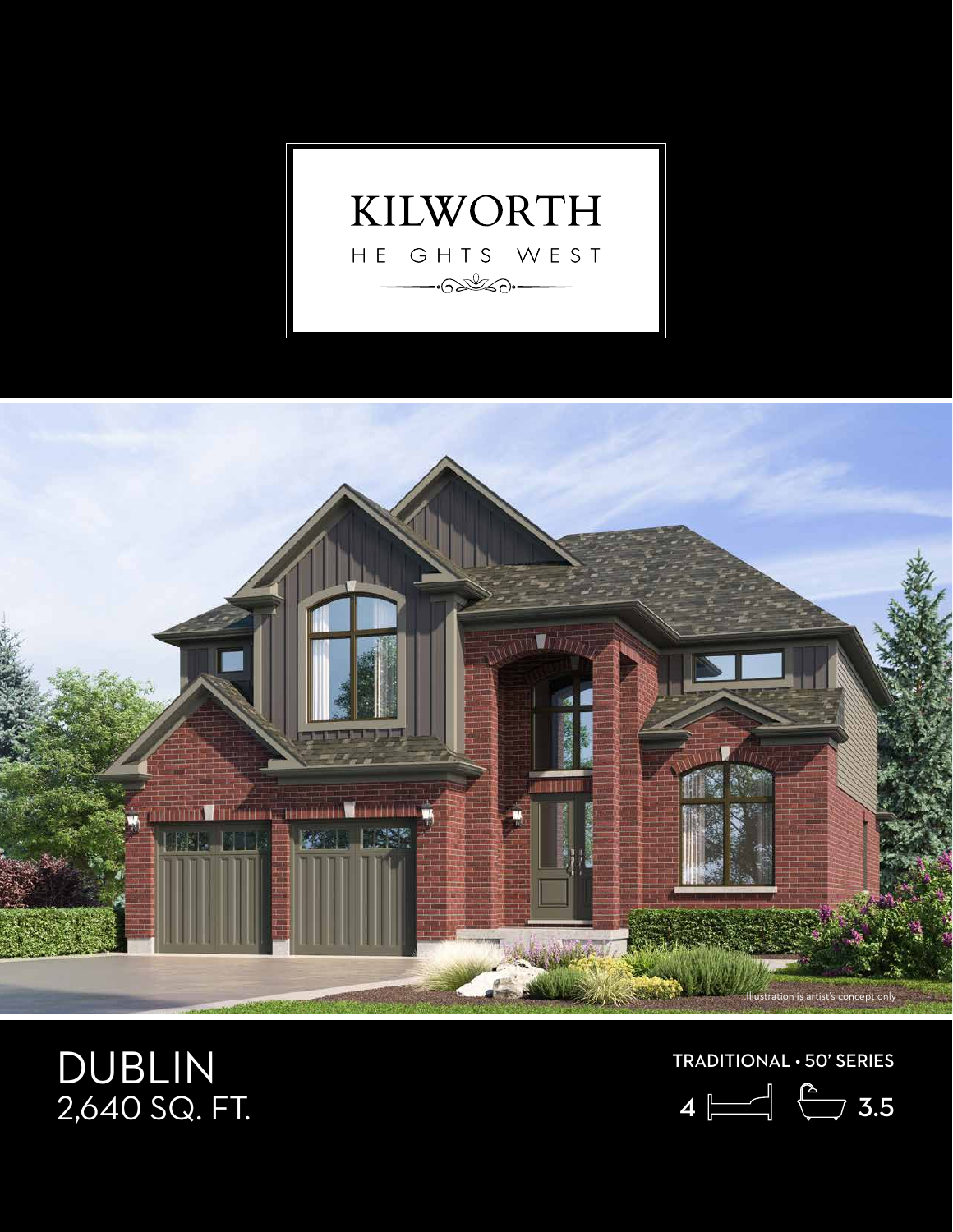

## DUBLIN 2,640 SQ. FT.

 $TRADITIONAL \cdot 50'$  SERIES

 $4 \leftarrow$   $\frac{2}{3.5}$ 



Prices, terms and conditions are subject to change without notice. Availability of options is determined by house design. Specifications, sizes and finishing details are approximate and subject to change without notice. Vendor reserves the right to substitute name brand features or finishes for equal or better quality and value. All items are as per Vendors' standard samples and specification. E. & O.E.



FIRST FLOOR PLAN (STANDARD)

FIRST FLOOR PLAN (STANDARD)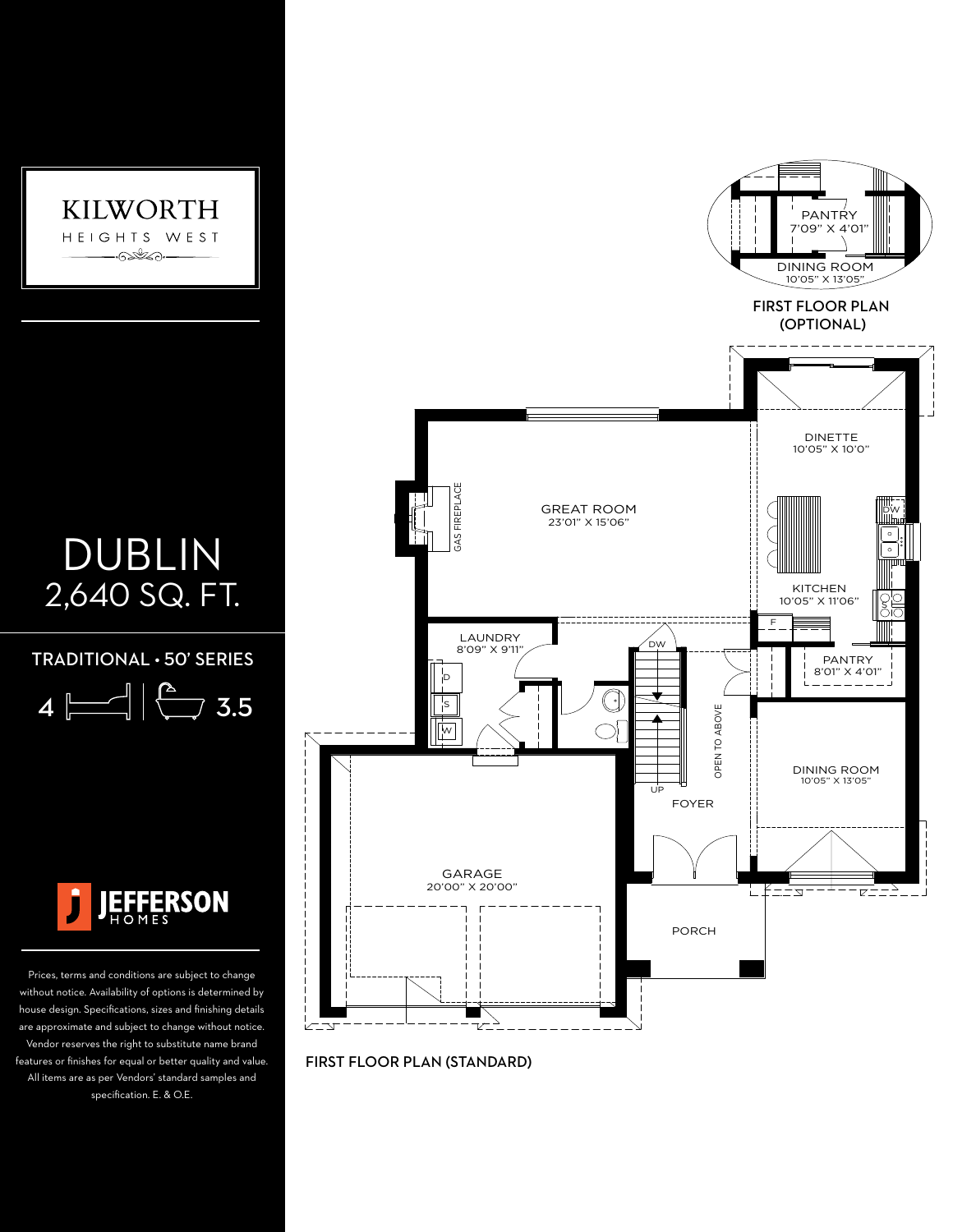

10'05" X 13'05"

## DUBLIN 2,640 SQ. FT.

TRADITIONAL • 50' SERIES

OPEN TO ABOVE

 $4 \sim$  3.5  $1\bigcap$ 



Prices, terms and conditions are subject to change without notice. Availability of options is determined by house design. Specifications, sizes and finishing details are approximate and subject to change without notice. Vendor reserves the right to substitute name brand features or finishes for equal or better quality and value. All items are as per Vendors' standard samples and specification. E. & O.E.



SECOND FLOOR PLAN